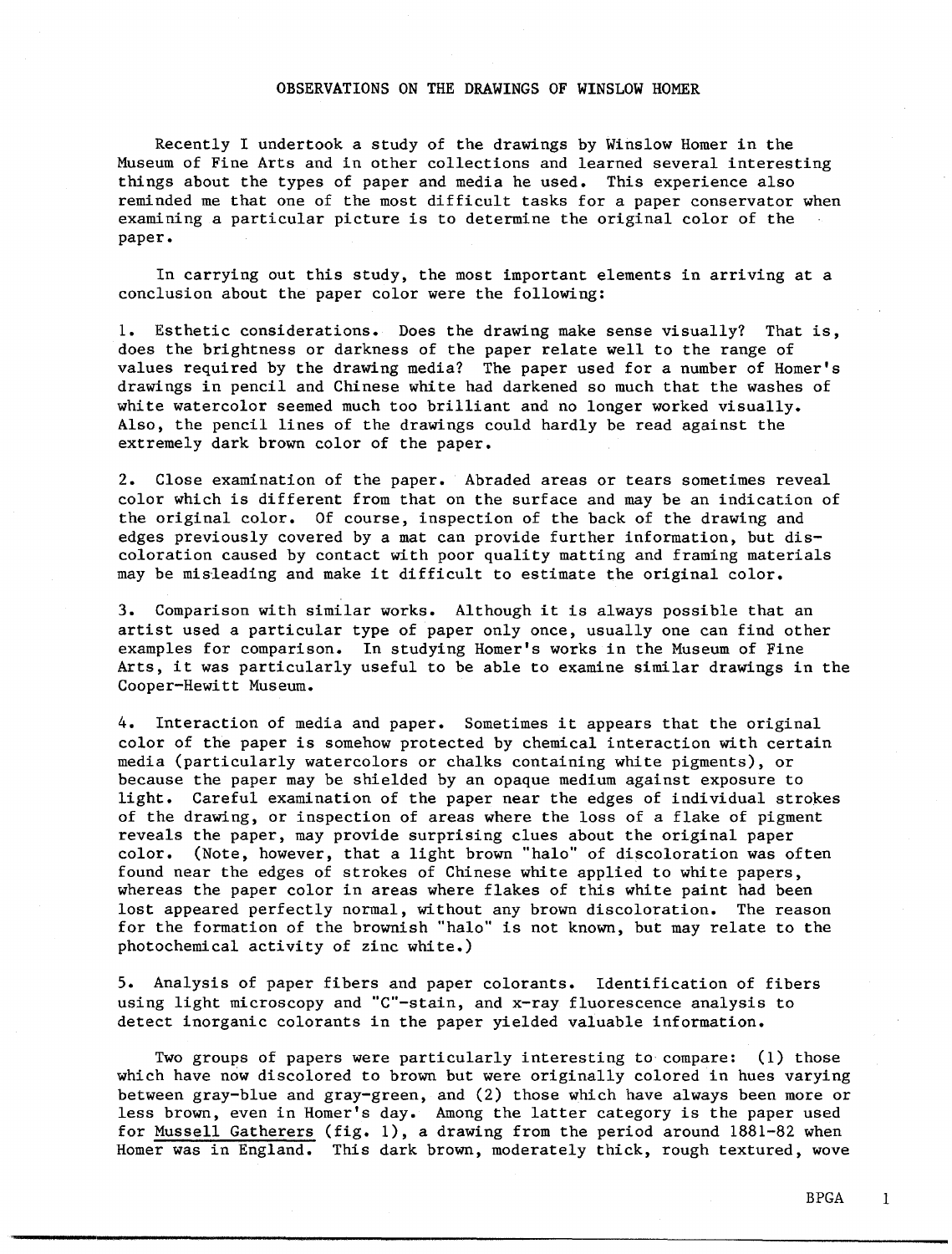paper is made from unbleached linen fibers, and contains many small black particulate impurities, which were identified as charcoal and anthracite coal. This paper was no doubt intended to be a cheap, utilitarian grade, although probably too thick to be used as wrapping paper. The drawing was executed in white chalk (sometimes brushed over with dilute washes of Chinese white), opaque white watercolor (Chinese white), and - this was a surprise - black "paint" made from powdered charcoal and applied as a watercolor. Considered esthetically the paper works, effectively as a moderately dark-valued background for even the thinnest passsages of white wash or chalk. The paper is quite uniform in color throughout, back and front, as well as in the areas to which white chalk and washes were applied. It is also probable the drawing has only rarely been exhibited. Therefore, in spite of its dark brown color the paper was judged to be in good condition.

Homer drew Cavalry Soldier on Horseback (fig. 2) while working as an artist-correspondent for Harper's Weekly during the Civil War. It is on moderately brown wove paper of medium thickness, probably machine made, and, when examined with transmitted light, is seen to have a fairly cloudy formation. It is much less rough textured than the paper described above but is not especially smooth, and it contains a number of very small lumps of solid impurities. The drawing reads fairly well esthetically; the brown color of the paper provides an effective foil for the black and white chalks. Close examination, however, revealed that that paper is slightly lighter immediately next to the strokes of white chalk, as well as in an area where a small portion of the chalk seems to be lost. Also, white spots appear at several places, often occuring in conjunction with the location of the lumps of impurities, so I began to wonder whether the paper originally might have been somewhat lighter than it appears now. Analysis showed that the paper is made from jute, an important raw material for papermaking in the mid-nineteenth century, although probably used mostly for cheap grades. Jute is a highly lignified fiber and is therefore likely to be darkened by exposure to light. A drawing of a similar subject on identical paper was seen in the Cooper-Hewitt collection, and though its paper was also brownish, it was unquestionably lighter and less reddish-brown than the MFA drawing. Although the Cooper-Hewitt drawing also had a few white spots that correlated with impurities, there was considerably less contrast between these spots and the paper than is the case with the MFA drawing. The history of the two drawings is such that the one in the MFA has probably been displayed far more than the other, and considering that the paper is probably inherently somewhat sensitive to exposure to light, it seems reasonable to conclude that the MFA drawing is darker than its original brown.

Incidentally, the white spots on the MFA drawing were analysed with x-ray fluorescence spectroscopy and were found to contain calcium. The white chalk was also analysed and, much to our surprise, was found to contain zinc rather than calcium. I haven't heard of any other instance of the use of a zinc compound as a chalk, but would be very interested to learn if anyone else has.

The second group of papers to be discussed includes those which were originally colored various shades of gray-blue to gray-green, but sometimes have become so badly discolored that it is hard to believe that they were ever any color other than brown. During the 1870's and 1880's, Homer often used these types of papers for drawings of subjects such as shepherdesses in bucolic settings and harbor or boating scenes, and occasionally for other subjects. He seems to have preferred such papers when working with pencil and Chinese white. When seen in good condition, the effect of these drawings is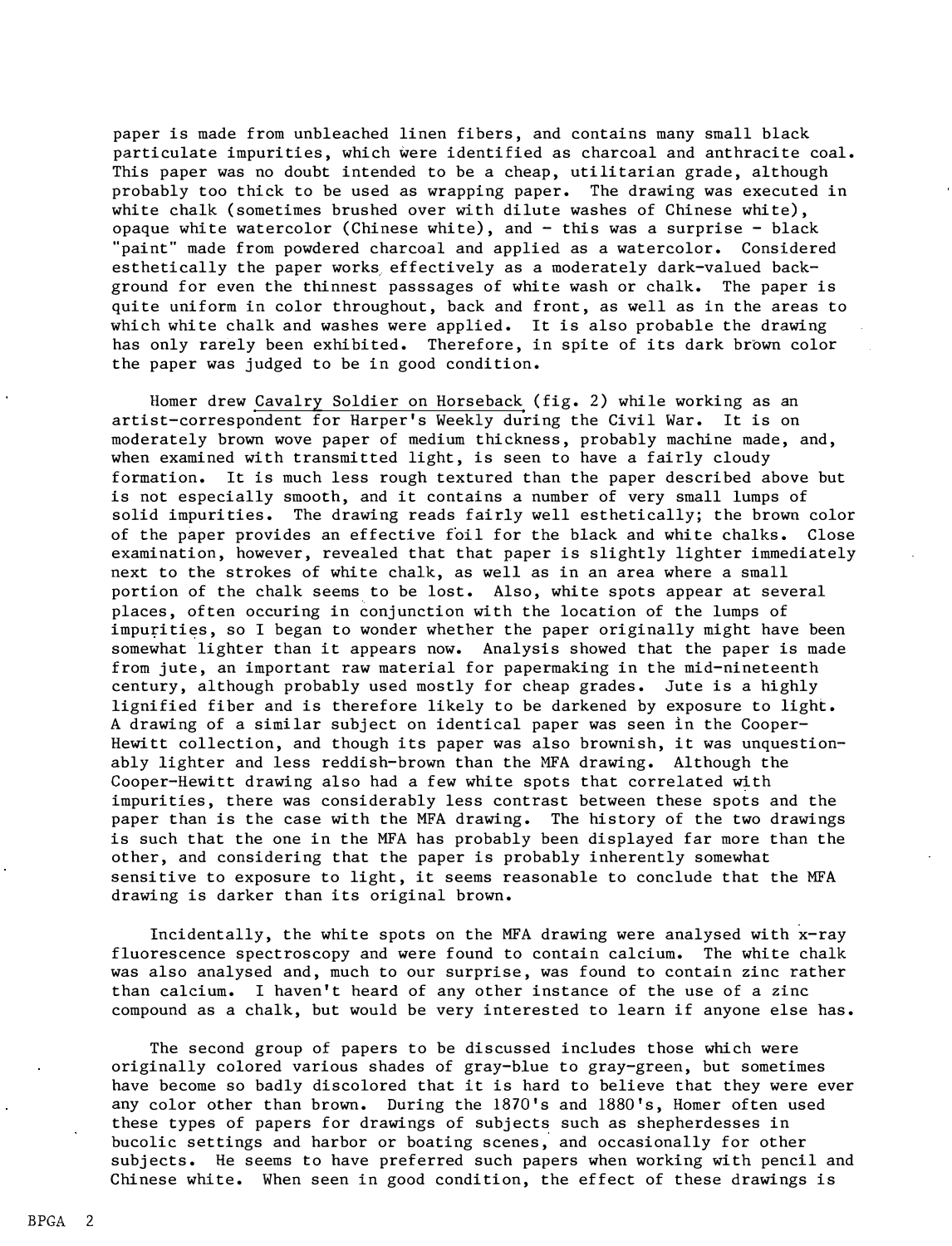

Fig. 1

Winslow Homer, Mussell Gatherers, white chalk, Chinese white, and powdered charcoal on brown wove paper. Gift of the estate of Mrs. Sarah Wyman Whitman, through Mrs. Henry Parkman.



Fig. 2

Winslow Homer, Cavalry Soldier on Horseback, black and white chalks on brown wove paper. Courtesy Museum of Fine Arts, Boston. Anonymous gift. BPGA 3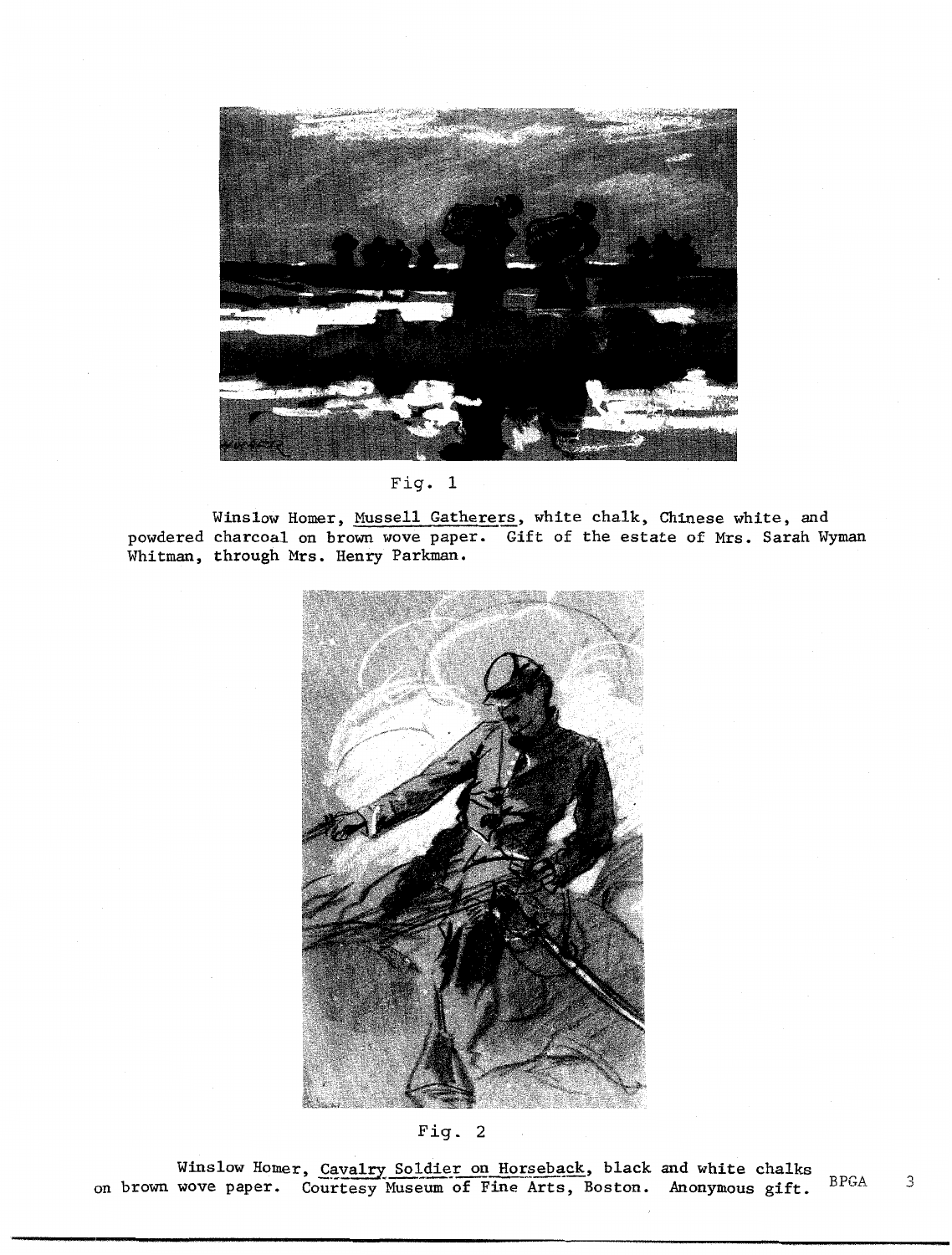wonderful! Homer's firm, assured pencil strokes, and the deft, fluid accents of white watercolor, in combination with the cool gray-blue or gray-green of the paper, produce a lively image with an amazing economy of means. It is tempting to think that the freedom and ease of execution one associates with his later watercolors is first evident in drawings such as these.

An example of this category of papers was used for The Card Game (fig. 3), dated 1878. The subject is unusual for Homer, who records here four of his acquaintances passing the time with a friendly game of cards. The overall color of the paper is a slightly brownish gray-green or gray-blue. There are a few small breaks or tears near the edges, and it can be seen that the color is clearer and less brown within the paper than it is on the surface. A photograph (fig. 4) in our files, however, shows a dramatically different condition of the picture prior to treatment in the 1950's. (Unfortunately, details of the treatment are unavailable.) Photographs of other drawings, privately owned, showed equally dramatic darkening of the paper, so that the image was scarcely discernable. I obtained permission to study the photo archives of a Boston art dealer whose firm has, over the course of many decades, sold many works by Homer, and I found still other examples of drawings of this sort that had darkened to a considerable degree. Quite naturally I began to wonder whether it was characteristic of these papers to darken more easily than other sorts of papers, and if so, why.

Of the many reasons why these papers might darken, I considered the following as the most likely: (1) poor quality matting and framing materials, (2) poor quality paper fibers, (3) chemical reactions related to the colorant used in the paper, and (4) deterioration of the sizing. It seemed unlikely that improper matting and framing could explain such extreme discoloration, otherwise one might expect that similar examples would be found equally among Homer drawings on all types of papers, whereas my limited survey suggested that the darkening occurred principally with the gray-green or gray-blue types. Moreover, although stains from mats can be quite pronounced, they are generally more intense at the perimeter than at the center, unlike the uniform, overall dark brown color seen with these drawings. Consequently it seemed likely that the source of the discoloration was one or more of the components of the paper itself.

Returning to The Card Game, I examined the paper much more carefully in an attempt to characterize it in whatever way possible and to learn as much as possible about its composition. It is of medium thickness, wove, and its color is quite uniform, suggesting that the colorant was added in the pulp stage. (Sometimes, blue papers derive their color from the presence of many individual blue fibers, but this paper is not of that type.) The surface texture of the sheet is generally fairly smooth, but it has a very subtle pattern which I began to feel is one of its most identifiable characteristics, although so faint that it would be virtually impossible to make a photograph of it that would be legible in reproduction. This pattern consists essentially of an array of very fine parallel lines, analogous to ordinary laid lines but less distinct. Also, they vary with regard to how distinct they are; they "come and go" as one scans across the surface. Although less pronounced in general than the pattern in laid paper, there is nevertheless enough texture that it sometimes produces minute variations in the pencil lines of the image. When seen in transmitted light, this surface pattern is not visible at all. In two instances portions of a watermark, probably MONTGOLFIER, were found on these types of paper, indicating French manufacture. In the only instance in which I was actually able to examine the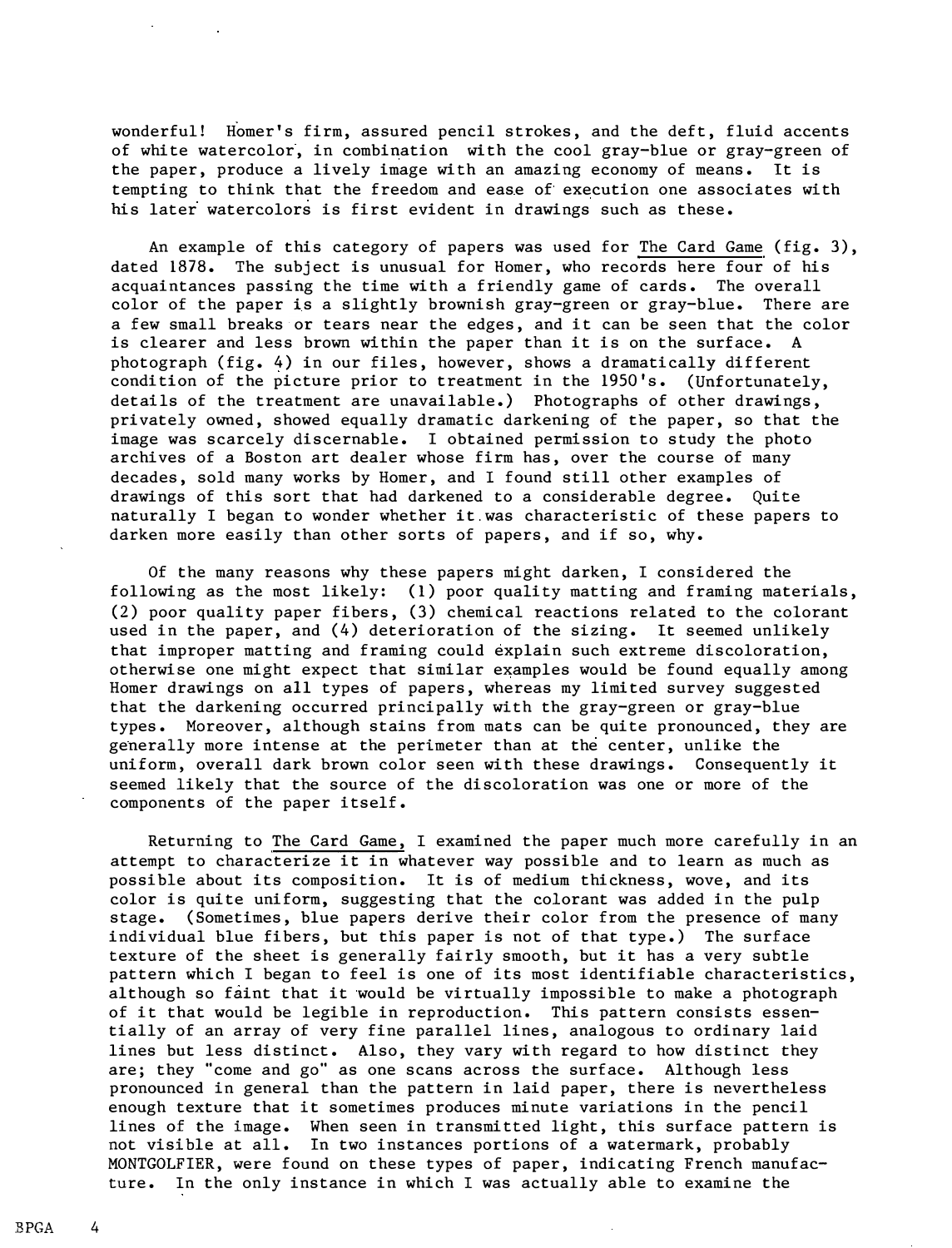

Fig. 3

**Winslow Homer, The Card Game.� pencil and Chinese white on gray-blue wove paper. Helen and Alice Co bum Fund.** 



Fig. 4

1950's. **The Card Game. File photograph showing condition of drawing in the BPGA** 5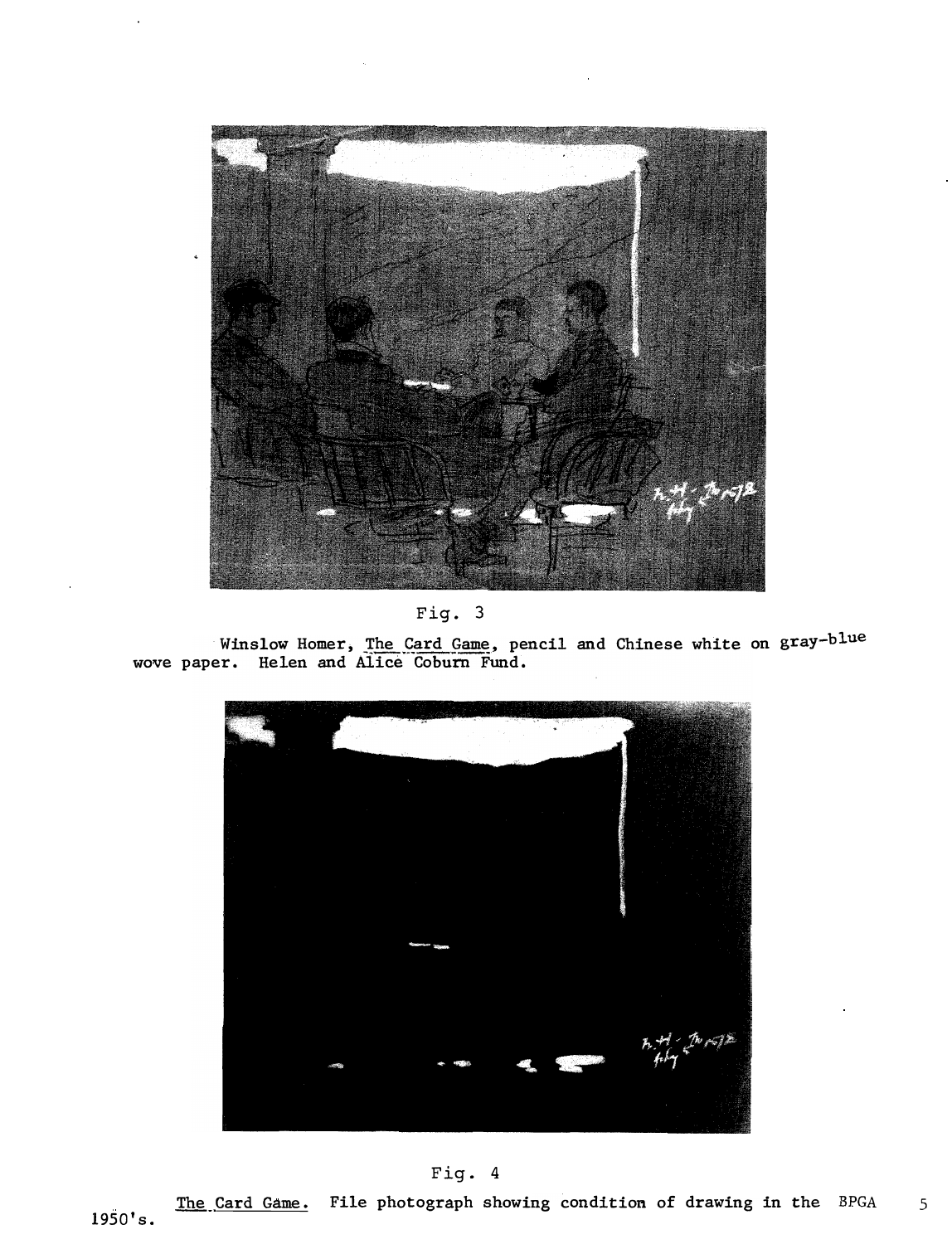watermark, it appeared to have been made by a dandy roll. On the whole, therefore, the paper appeared to have been made by machine, rather than by hand.

A few fibers from the paper were stained with "C" stain and examined microscopically. They were identified as entirely rag, although it was difficult to be sure whether they were cotton or linen because they were extremely short, probably as a result of considerable processing in a Hollander beater. The lack of any woodpulp or any other lignified fibers indicated that poor quality fibers were not likely to be the cause of the tendency toward discoloration.

While studying the Homer drawing, it occurred to me that it might be interesting to see whether similar papers might have been used for other works from the 187O's and '8O's. I delved into the Museum's Karolik collection of American drawings and found several examples, particularly in the work of Emmanuel Leutze, John Kensett, Frederick Church, and William Trost Richards. These papers were very similar in weight and texture to that of The Card Game. They varied in color from gray-blue to gray-green, and though none had developed severe discoloration, it was very likely that none had been exposed to light for long periods, and a few showed at least a modest amount of yellow-brown discoloration.

At this point I was struck with the fact that it was quite difficult to describe the color of these papers precisely. When seen individually the papers seemed somewhat alike, although varying in intensity (saturation) of color. When arranged side by side, however, a "spectrum" of color variations became clear, ranging from a fairly pure, light gray-blue, through gray blue-green, to gray-green. It was interesting that the effect of any brownish or yellowish discoloration was to make it hard to judge whether the paper was originally gray-blue and had shifted toward gray-green by optical addition of the yellow/brown discoloration, or whether the paper was originally closer to gray-green.

To learn more about the coloring matter in these papers, and to try to find out whether they might contribute to a tendency toward discoloration, they were analysed by means of x-ray fluorescence. The results indicated that the paper contained Prussian blue, either alone or in combination with chrome yellow (lead chromate). The particular color of each sheet seemed to correlate well with the relative proportion of these two pigments. That is, if the paper contained no chrome yellow, it tended to be fairly bluish. On the other hand, if chrome yellow were present the paper tended toward greenish hues. With regard to the intermediate blue-green hues, however, because of the optical blending effect mentioned above it can be difficult to distinguish visually between a slightly discolored gray-blue sheet and one that contains both Prussian blue and a small amount of chrome yellow. In general, therefore, analysis to determine the presence of chrome yellow might be required if one wants to confirm whether the original color of a somewhat greenish paper was actually green, or whether it only looks green as a result of discoloration. The Card Game contained no chrome yellow, so it was judged to have been gray-blue originally, even though it presently looks slightly greenish. While it has not yet been possible to carry out any further analytical work, visual examination of comparable Homer drawings from this period leads me to believe that at least some of them might contain chrome yellow as well as Prussian blue.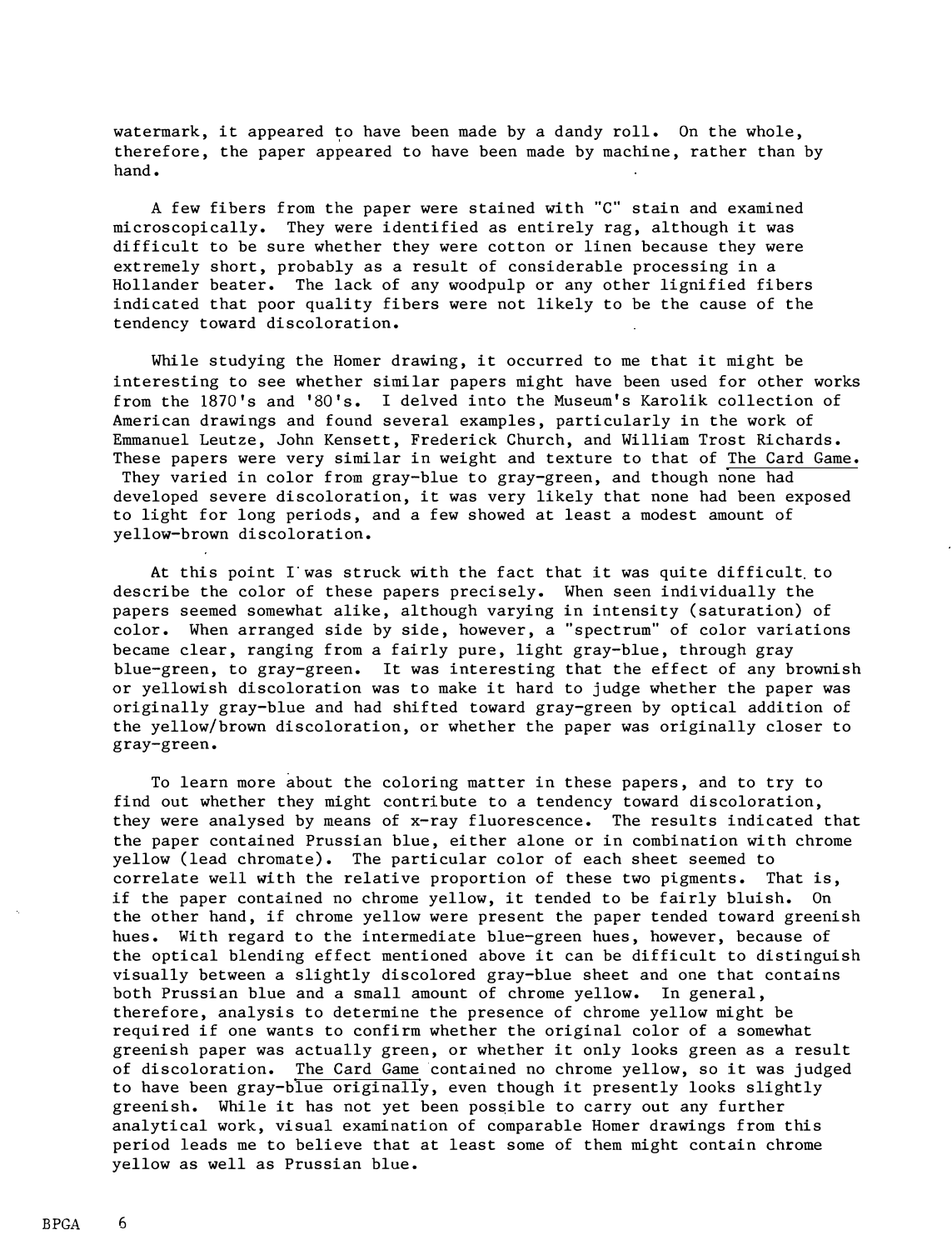Is it possible that the presence of either of these pigments might be responsible for development of very brown discoloration? Prussian blue is generally a fairly stable pigment and is regarded as a reliable color in both watercolor and oil. Moreover, from other informal studies I had done on blue papers, it was known that it has been used as a colorant in paper from about the mid-1770's, and I am not aware of any instances among such papers of severe discoloration of the sort encountered with Homer's drawings. Prussian blue can be decolorized by alkalis, but nothing indicated that this could be a factor in the discoloration encountered in the Homer drawings. Chrome yellow is known to change color somewhat, particularly when used as an exterior paint and exposed to the elements, but it tends to shift toward a duller yellow or greener hue, rather than turning brown. Consequently, it seemed that these pigments were unlikely to be the cause of severe discoloration.

Finally one is left, almost by default, with the possibility that deterioration of the sizing is the culprit. Considering that the paper in question appears to be machine made, it seems reasonable to suspect that darkening of alum-rosin sizing is the key to understanding the discoloration. Even without being mixed with other materials, rosin is known to darken easily upon exposure to light, so it is possible that its presence might, by itself, account for a substantial proportion of the discoloration. From the scant information about the exhibition history of the Homer drawings that showed such dramatic discoloration it seems that prolonged exposure to light was an important factor.

On the other hand, it is well know that hydrolysis of alum is one of the principle reasons why internally sized papers deteriorate more rapidly than surface sized papers made from comparable fiber stock. Perhaps for these colored papers, since alum is an effective mordant or means of attaching color to fibers, the papermaker might have decided that an additional quantity of alum would be necessary to promote retention of the colorants during formation of the paper. At this point, one's need for more answers comes up against the lack of adequate analytic means of obtaining further information - not an uncommon situation in paper conservation. Discussions with the scientists at the Institute of Peper Chemistry leave open the possibility that microanalytical techniques for detection of rosin might be useful, but lack of sufficient comparative material or known references raise doubts about whether additional studies would be fruitful.

In summary, I would offer the following conclusions:

1) Homer employed colored papers for many of his drawings. Some of these papers were originally brown, although their appearance might lead one to suppose that their color is the result of considerable darkening.

2) There is another category of colored papers, originally gray-blue to gray-green, used not only by Homer but also by other nineteenth century artists, such as Leutze, Kensett, Church, and Richards, which may have darkened to a degree that the image no longer makes esthetic sense. The darkening seems to be the result of prolonged exposure to light, which causes the sizing to become quite brown. In some cases the darkening may be so severe that the original color of the sheet is obscured, but careful examination of any tears, abrasions, creases, the back of the sheet, or areas beneath losses of pigment may give clues about its original color.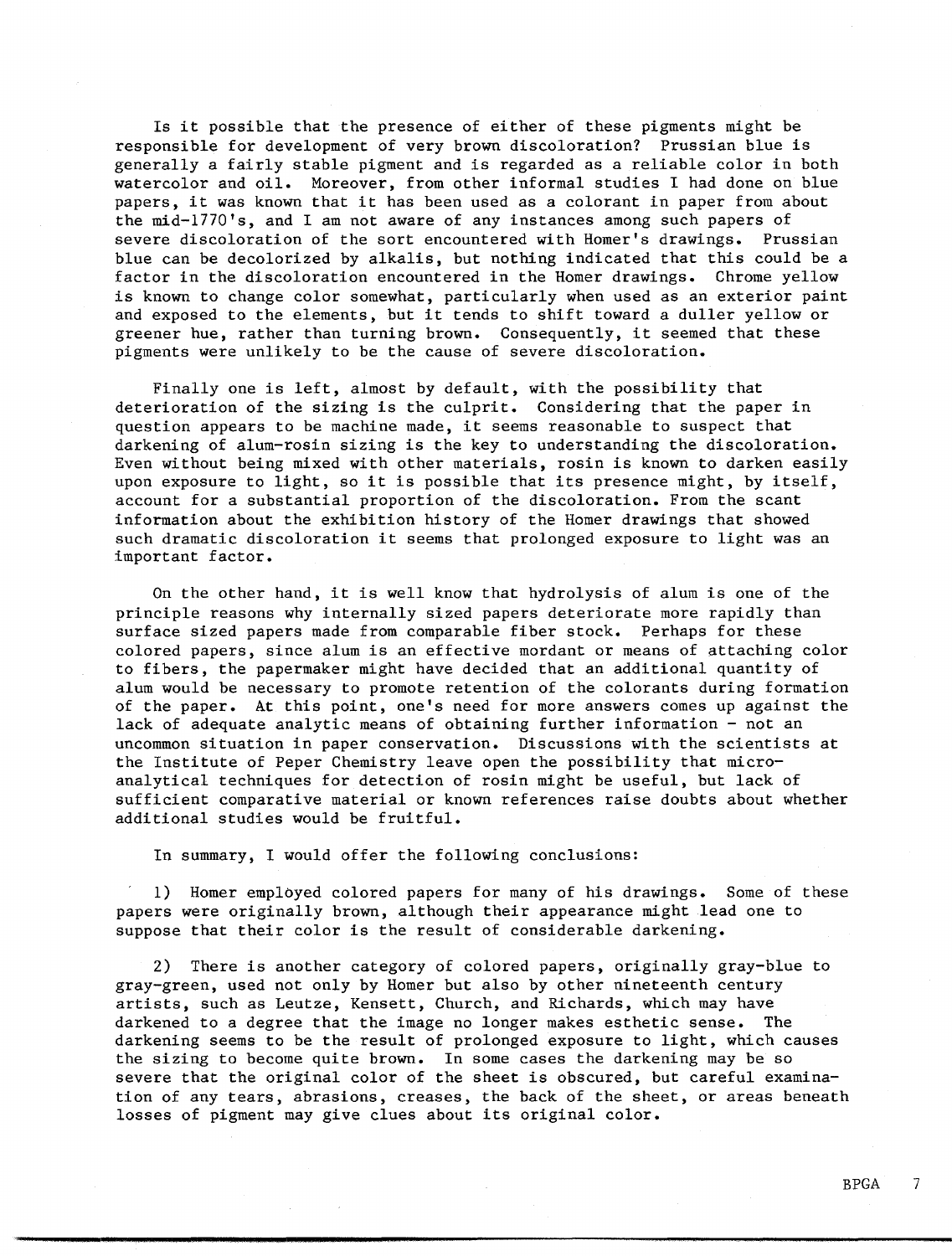3) The gray-blue or gray-green papers mentioned above are likely to contain Prussian blue, possibly mixed with chrome yellow, so any treatment contemplated should take into account the possible effects on these pigments.

4) Since it seems likely that the cause of the darkening of these colored papers is related to the deterioration of the sizing, if the conservator contemplates the treatment of such papers for the purpose of reducing the darkening, the question to be answered is what is the best means, if anything, to reduce the darkening of alum-rosin sizing. At this point, however, without knowing more about how discoloration develops in alum-rosin sizing, and how effective existing bleaching methods are as a means of preventing recurrence of the discoloration, it is hard to know whether such treatments will result in anything more than short-term cosmetic improvements. In this regard, I would be very interested to know whether anyone has had an opportunity to monitor the results of treatments of these papers over a period of several years, or knows of any instances in which color reversion occurred.

5) I now regard machine made gray-blue and gray-green papers from the latter half of the nineteenth century as being more vulnerable to exposure to light than hand made papers of the same period, and will take this into account when considering the frequency with which drawings on these papers can be displayed.

\* \* \* \* \* \* \* \* \* \*

I would like to thank Konstanze Bachmann and Elaine Dee for their assistance during my visit to the Cooper-Hewitt Museum.

Roy Perkinson Conservator of Prints and Drawings Museum of Fine Arts Boston, MA 02115